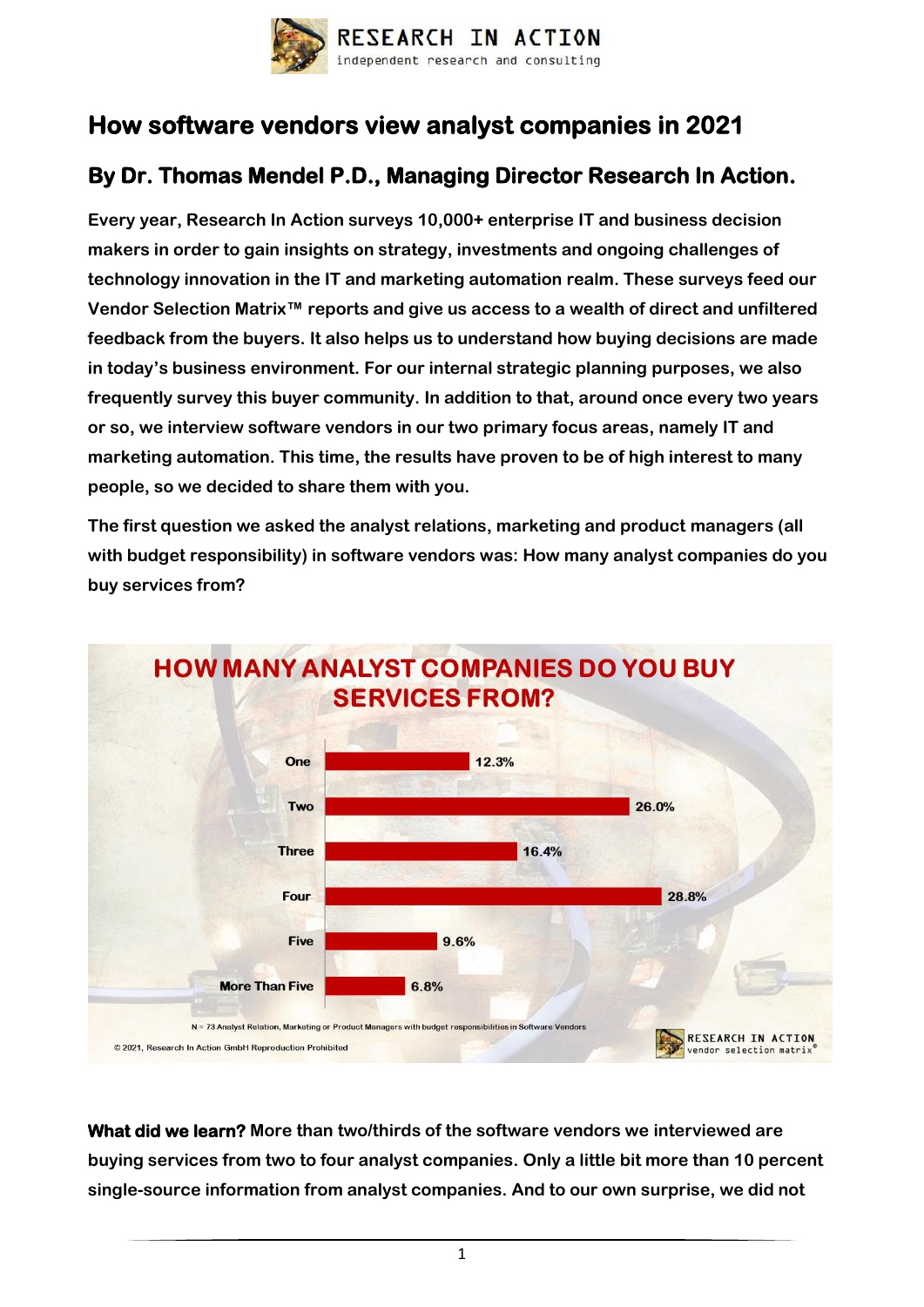

**find a single software vendor who does not see value in working with at least one analyst company.** 

**The second question we asked was: What are the three most important decision criteria for working with an analyst company?**



**What did we learn? The decision to work with an analyst company is obviously multifaceted. However, the top four answers were selected by at least 42 percent of all respondents, whereas the rest by 20 percent or less. So, the most important factors are:** 

- **1. Size of the end-user (software buyer) customer base i.e., is the analyst company talking to our target market?**
- **2. Coverage of our market space i.e., does the analyst company have knowledge about our products?**
- **3. Market impact i.e., how often does the company get mentioned in the press, social media etc. and how many clicks do the reports get?**
- **4. Inclusion in vendor comparisons i.e., are we part of vendor evaluations like the Gartner Magic Quadrant, the Forrester Wave, or the Research In Action Vendor Selection Matrix? Keep in mind: Comparative vendor evaluations are the single most important buying criteria for the end-user (software buyer) community, hence the huge vendor focus (or maybe even obsession) towards being in the top right corner of such an evaluation.**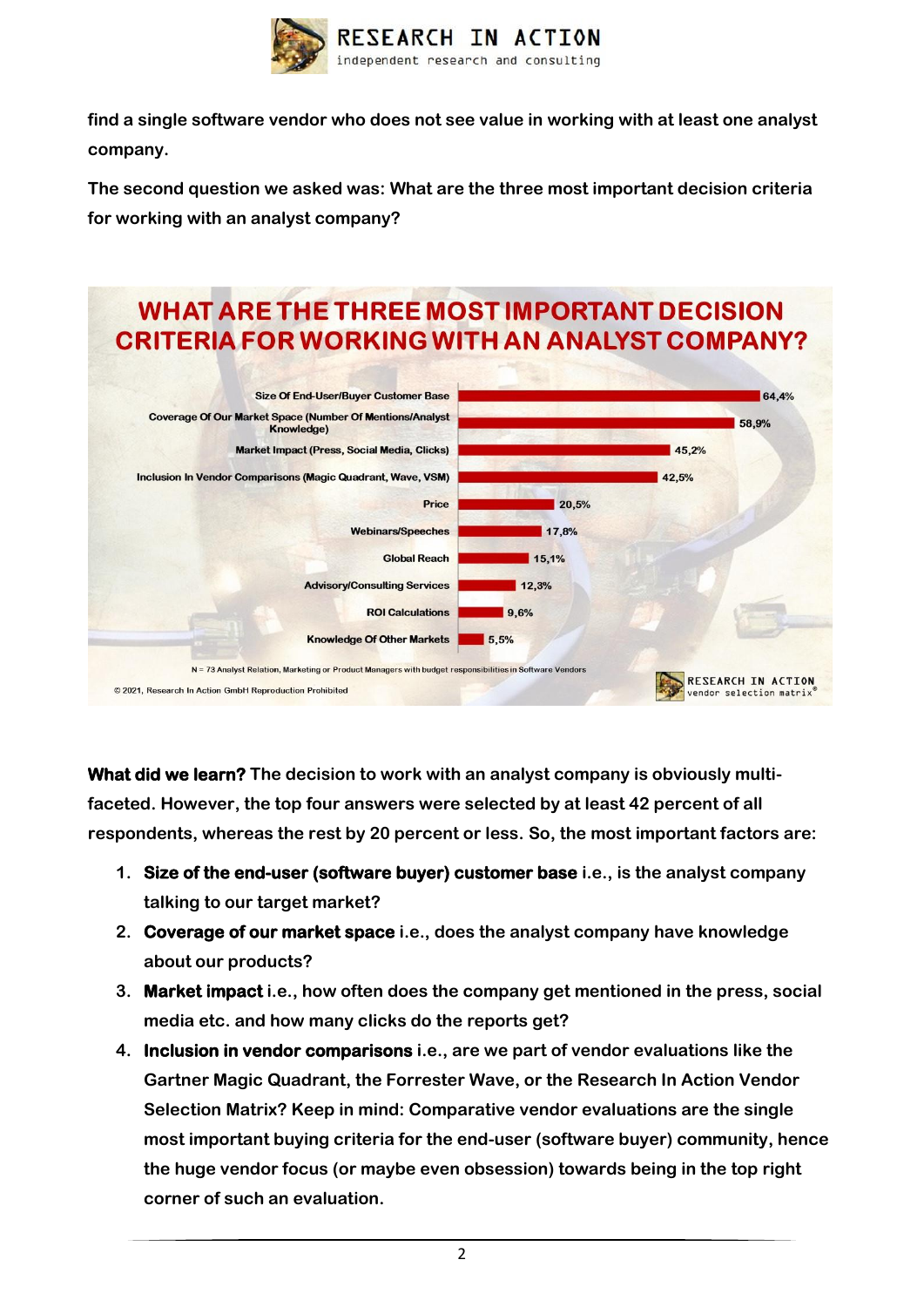

**The third question we asked was: Are you licensing or would you license comparative vendor evaluations (like the Magic Quadrant, The Forrester Wave or the Research In Action Vendor Selection Matrix) from another analyst company other than Gartner or Forrester?**



**What did we learn? While Gartner's Magic Quadrant is certainly still going strong and has a huge influence in the market place, it has lost some of its appeal in recent years. Only a little bit under 25 percent of software vendors are sticking to single-sourcing from Gartner and it is not surprising that we found that almost all of them are in fact featured in at least one Gartner Magic Quadrant.** 

**And the fourth and final question we asked was: Would you pay a premium price for an infographics-rich, interactive and social media-linked comparative vendor evaluation?**

**What did we learn? As much as we like flashy presentations, when it comes to comparative vendor evaluations, the software vendors are hesitant to go it all the way. The companies interviewed prefer a more traditional, matter-of-fact presentation of the results.**